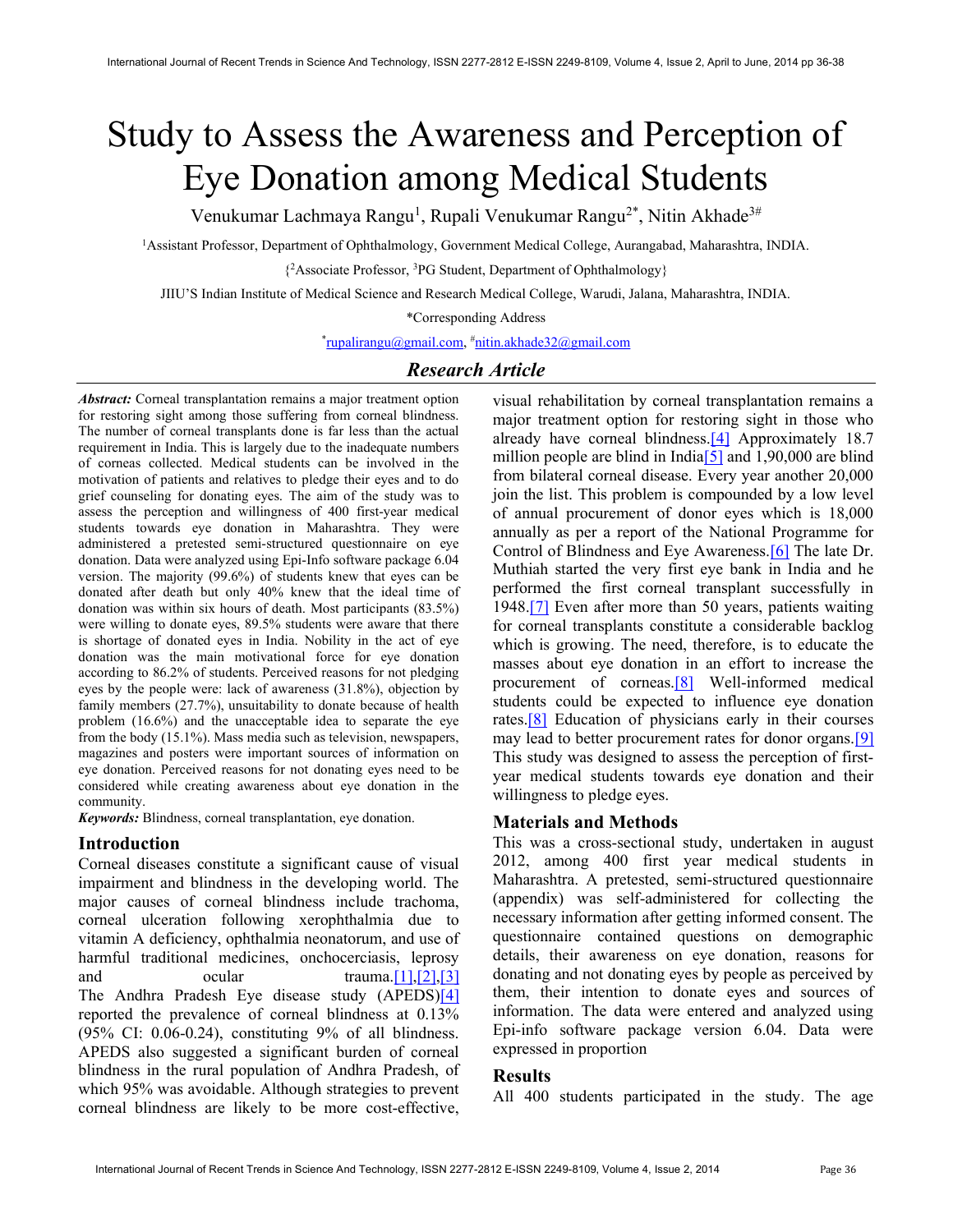distribution of the students was: 18 years (88, 22%), 19 years (208, 52%), 20 years (78, 19.5%) and 21 years (26, 6.5%). There were 220 males (55%) and 180 females (45%).It was observed that 398 (99.5%) out of 400 students knew that eyes can be donated after death and ideally within six hours of death was known to 160 (40%) of 400 students. The contact place for donation was known to only 118 (29.5%) of 400 students. The majority of the participants, 334 (83.5%) of 400 students were willing to donate eyes.

| <b>Observations</b>                                                 | Male           | $\%$ (n=220)     | <b>Females</b> | $\%$ (n=180) |
|---------------------------------------------------------------------|----------------|------------------|----------------|--------------|
| Eyes can be donated<br>after death                                  | 219            | 99.5             | 179            | 99.4         |
| Donated eyes can be<br>used for corneal<br>grafting                 | 184            | 83.63            | 150            | 83.3         |
| Ideal time for<br>donating eyes is<br>within 6 hours after<br>death | 89             | 40.4             | 71             | 39.4         |
| Knows a person<br>who has donated<br>eyes                           | $\overline{2}$ | 0.9              | 1              | 0.5          |
| Knows someone<br>who has received<br>donated eyes                   |                | $\boldsymbol{0}$ | 1              | 0.5          |
| Knows contact<br>place for eye<br>donation.                         | 73             | 33               | 45             | 25           |
| Knows there is a<br>eye shortage in<br>India.                       | 200            | 90.9             | 158            | 87.7         |
| Willing to donate<br>eyes                                           | 180            | 81.81            | 154            | 85.5         |
| Already pledged to<br>donate eyes.                                  | 68             | 30.9             | 37             | 20.5         |
| Knows<br>contraindication of<br>eye donation                        | 1              | 0.4              | 1              | 0.5          |

The distribution of perceived reasons to the students for eye donation by the donors is shown in table. Nobility in the act of eye donation was the main motivational force according to 288 (86.2%) of the 334 students

| <b>Reason for donating eye</b>                   | <b>Number</b> | Percentage |
|--------------------------------------------------|---------------|------------|
| Eye donation is a noble work                     | 288           | 86.2       |
| Pleasure to help blind                           | 251           | 75.1       |
| Donated eyes can give vision to a<br>blind       | 221           | 66.1       |
| Influenced after reading an article              | 232           | 69.4       |
| A friend or relative has donated eyes            |               | 1.1        |
| A friend or relative has received<br>donated eye |               | 0.2        |
| Influenced by an lecture                         |               |            |

 Lack of awareness was cited as an important reason for people not donating their eyes among 21 (31.8%) of 66 students. Eighteen (27.2%) of 66 students each perceived

objection by family members or disliking to separate the eye from the body as the single most important reason for not donating the eyes.

| <b>Reason for not donating eyes</b>                       | <b>Number</b> | Percentage |
|-----------------------------------------------------------|---------------|------------|
| Lack of awareness                                         | 21            | 31.8       |
| Objection by family members                               | 18            | 27.2       |
| Unsuitability to donate because of health<br>problems     | 11            | 16.6       |
| Dislike of separating eyes from body                      | 10            | 15.1       |
| Feels body ill treated by eye donation                    | 8             | 12.1       |
| Religious restriction                                     |               | 12.1       |
| Signing eye donation card is like signing<br>a death card |               | 7.5        |

Nearly half of the respondents, 89 out of 180 (49.4%) opined that donors' consent should be mandatory and it should be expressed before death, whereas according to 27 out of 180 (15%), consent should be mandatory but may be given by another adult family member. According to 56 out of 180 (31.1%), consent is not necessary but can donate if the donor alone wishes and among 8 out of 180 (4.4%), consent is not necessary but can donate if the family members of the donors wish to do so. Table shows that television was the most common source of information on eye donation in 308 (77%), followed by newspaper 291 (72.7%) and magazines 187 (46.8%) of 400 students.



### **Discussion**

In the present study 99.4% were aware that eyes could be donated after death. In a study among the south Indian population, 50.7% of participants were aware of eye donation.[10] In another study among hospital staff, 97% of them had well to excellent knowledge about transplantation of various human organs.[11] Information by mass media could be related to the high level of awareness in our study participants. A large number of students, 344 (86%) out of 400 knew that the donated eye is used for corneal grafting and less than 50% knew that the ideal time for donation is within six hours of death. A study on medical and nonmedical students also observed that 79.6% of medical students knew that eyes can be donated after death and 63.3% knew that it should be done within six hours.[8] Another study in the general population showed the awareness level on eye donation to be  $73.8\%$ . [1] In the present study, only 49 (27.2%) out of 180 students knew about appropriate place for eye